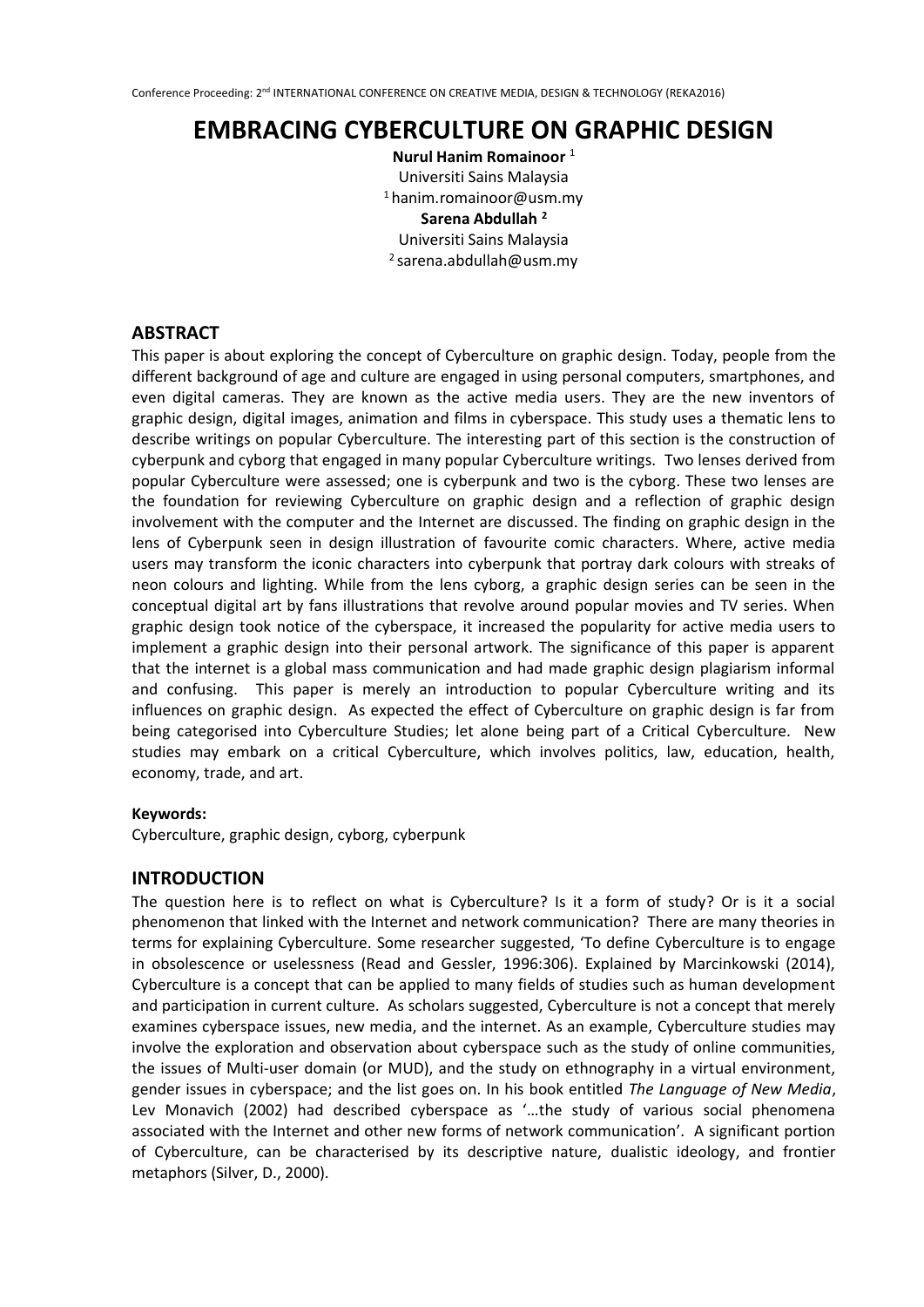Manuel Castells (2005) had suggested in a book *The Rise of the Network Society* that emphasize on the 'real Virtuality' (or Cyberculture) is a most valuable concept; it is relatively a brand-new model of culture. There are two qualities described in the real Virtuality model is the information that the integrated communication system is known as the cyberspace. Second the scope of time has the concept of history, presence, and future bound and connected. The changes in the traditional concept of culture from local or national culture to Cyberculture, are clearly linked to the growth of the Internet and then in particular World Wide Web (WWW). On Marcinkowski (2014) paper had addresses Piot Zawojski's (2010) opinion on Eugene Gorny's definition of the development of Cyberculture. The first stage of Cyberculture was built from the bases of dualistic ideology. The most important feature of this thinking is between online and offline world. The first stage of Cyberculture becomes a Popular Cyberculture due to the journalistic writings in newspapers about the online world and these writings were descriptive in nature. For example, information from journalist writings was popular on the topics of 'Internet as frontier' metaphor, that suggests a communication system known as the cyberspace. The second stage of Cyberculture would consider the online and offline world to be interconnected and attached. In this stage holistic 'worldpicture' can be created via cyberspace and become the tool of reality. This stage has been characterized as a Cyberculture studies. In Cyberculture studies focuses mostly on virtual communities and online identities. For example, in Silver (2000) on *Introducing Cyberculture* had claimed there are many scholars (Jones 1997; Kinney 1996; Kling 1996; Rosenzweig 1999) have noted the dualistic ideology in popular Cyberculture often took the form of dystopian rants or utopian raves. What Silver (2000) means by dualistic ideology on dystopian rants or utopian raves is the cultural critics, such as; the societies, the journalist was blaming the Internet for deteriorating language, politics, economic segregation, and social breakdown. For instance, Birkerts (1994) recommended that the Internet and computer technologies had provided the user's to decline literacy and become a less grounded person in the spirit of reality. A study from an early journalist Julian Dibbel (Dibbell, J., 1993) titled 'A Rape in Cyberspace' had suggested the in Cyberculture studies on cyberspace is that people still meet but not face to face. That is, Cyberspace offers real opportunities to communities and individuals to communicate, to interact in a virtual community, however, without the physical geography found in the neighbourhood, city, or country. In Rheingold (1993) had defined a virtual community as;

> 'A group of people who may or may not meet one another face-to-face, and who exchange words and ideas through the mediation of computer bulletin boards and networks. In cyberspace, we chat and argue, engage in intellectual discourse, perform acts of commerce, exchange knowledge, share emotional support, make plans, brainstorm, gossip, feud, fall in love, find friends and lose them, play games and metagames, flirt, create a little high art and a lot of idle talk. We do everything people do when people get together, but we do it with words on computer screens, leaving our bodies behind (58).'

People from a different background of age and culture could engage in using personal computers, smartphones, and even digital cameras. They are known as the active new media users who generate content that is motivated by the same drive as an artist; namely the creative will. These users of the internet and mobile technologies have become the creators of digital images, films, and graphic designs in the cyberspace in which values are created (see: Marcinkowski, 2014). In today's generation, everyday people use smartphones, computers or tablets and anyone with an internet access can communicate to share and upload their thoughts and works of art. Web sites such as DeviantArt, Pixiv, and SheezyArt allow its' users to upload illustration (traditional and digital), writings and even animations to be criticized and appreciated by their peers. An example such as music and short films uploaded to websites such as YouTube and NicoNicoDouga for the same reasons. In fact, many professionals have even used such sites to promote their personal design works as well as any upcoming projects. Other sites such as Kickstarter even allow users to develop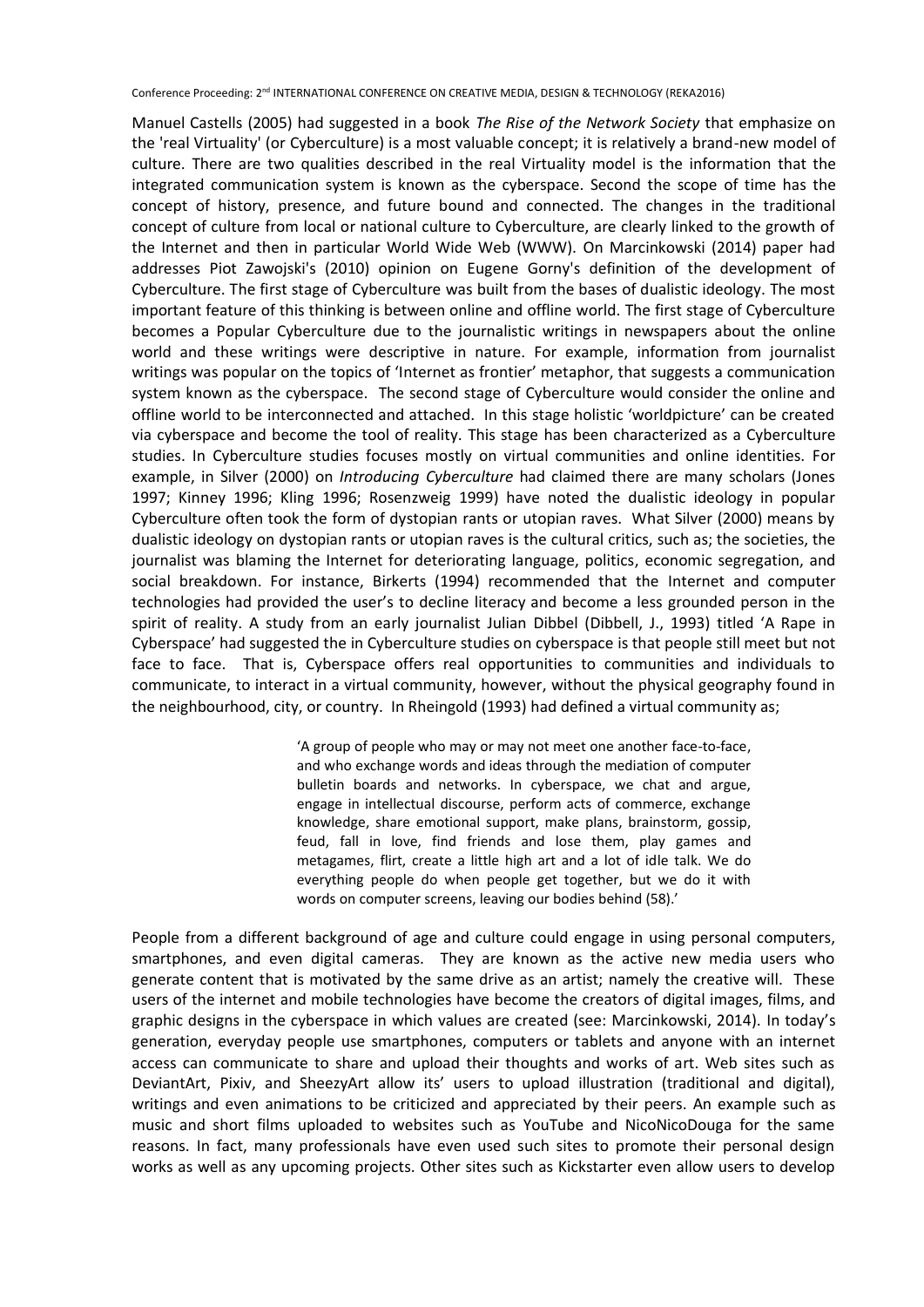their next idea to gain project funds, which is to make those ideas a reality. StudioADI, for example, used Kickstarter to help fund their in-house film called Project Harbinger Down. However, let's embrace the concept of Cyberculture on graphic design. Likely, that when reviewing graphic design in the lens of computer and the internet, and exploring the meaning of Cyberculture; it can be more complex than just popular Cyberculture.

# **METHODOLOGY**

### **Cyberpunk**

The interesting part of this section is reviewing how popular Cyberculture writings that were descriptive had made graphic design became involved in the creation of computer graphic design. This section is the part where the construction of lens on how cyberpunk and cyborg engage in the production of popular Cyberculture. From this point of view, then will a reflection on graphic design involvement in the computer and the Internet would be discussed. In particular, technology is becoming a popular trend, there are also a group of minorities via online that felt threatened by the idea of technology; governing the organic purity of the human race is absolute. As Cyberpunk ideology claims the human society are controlled by computers. The followers of cyberpunk had developed from the notion of limited dualism which is the dystopian rants or utopian raves. The cyberpunk genre was built on science fiction early literatures, movies and video games of this genre points to fear that the world may eventually control solely by computers (see: Caballaro, D., 2000). When Pivato (1984) in the History of Cyberpunk discusses that no one can truly agree when the cyberpunk genre began and by whom, than many seem to attribute cyberpunk to William Gibson's novel Neuromancer (1984). However, some would argue that the cyberpunk visual characteristic was the result of Ridley Scott's vision of a dystopian future presented in his movie Blade Runner (1982). But even more, would argue that the seed of the cyberpunk genre indeed planted from Philip K. Dick's novel, Do Androids Dream of Electric Sheep? (1968). It is likely that, the cyberpunk genre is a speculative fiction genre. Its focus is mostly centred on the transformative effects of advanced scientific techniques, particularly computer technology, information technology, and cybernetic technology. The style also concentrates on the changing implications of these things in social order, or rather, how society breaks due to these systems. Cyberpunk implicated the changing effects of social order and how society breaks due to the empowerment of technologies. The style is notable in having an unwelcoming outlook of the future and technological advances, or rather, how selfishness is inherently a part of human nature and no matter how advance our technologies are our nature would find a way to dissolve it. A typical story of a popular Cyberculture would involve the protagonists of the cyberpunk genre are usually computer hackers, rebels, and anti-heroes. The antagonists, on the other hand, are typically multinational corporations; police state or even an entire government, which may lead by a wealthy businessman or corrupt politicians, as an example. In this regards on expressing a sense of rebellion in the context of graphic design (or the art) relationship as the creative person are often stereotyped as the rebel outsider. The 'punk' portion of cyberpunk suggests dark and cynical visuals. That the visuals of cyberpunk borrows heavily on elements of film noir, detective fiction and a postmodern deconstruction of the conflicting effects of technology due to abuse, mishandling, misuse, and corruption leading to a dystopian and oppressive future. For the most part, expresses a sense of rebellion, signifying a category of cultural revolution. For example, as suggested by Alfrey, a rebel is an individual who wants to lead rather than follows, s/he capable of generating innovative ideas without the need for an external exchange with other sources of ideas (see: Alfrey, P., n.d.). In terms of graphic design in the cyberpunk lens, the visual of it would portray the concept of dark colours that are used prominently in designs from graphic artist/designers, with streaks of neon colours and light effect which contrasts with dark colours. Cyberpunk cities are also usually designed using only one colour with different hues, depending on the mood and setting (Petkovic, V., 2014). The clothing worn in cyberpunk genre is mostly known to have futuristic characteristic, with materials ranging from leather to futuristic fabric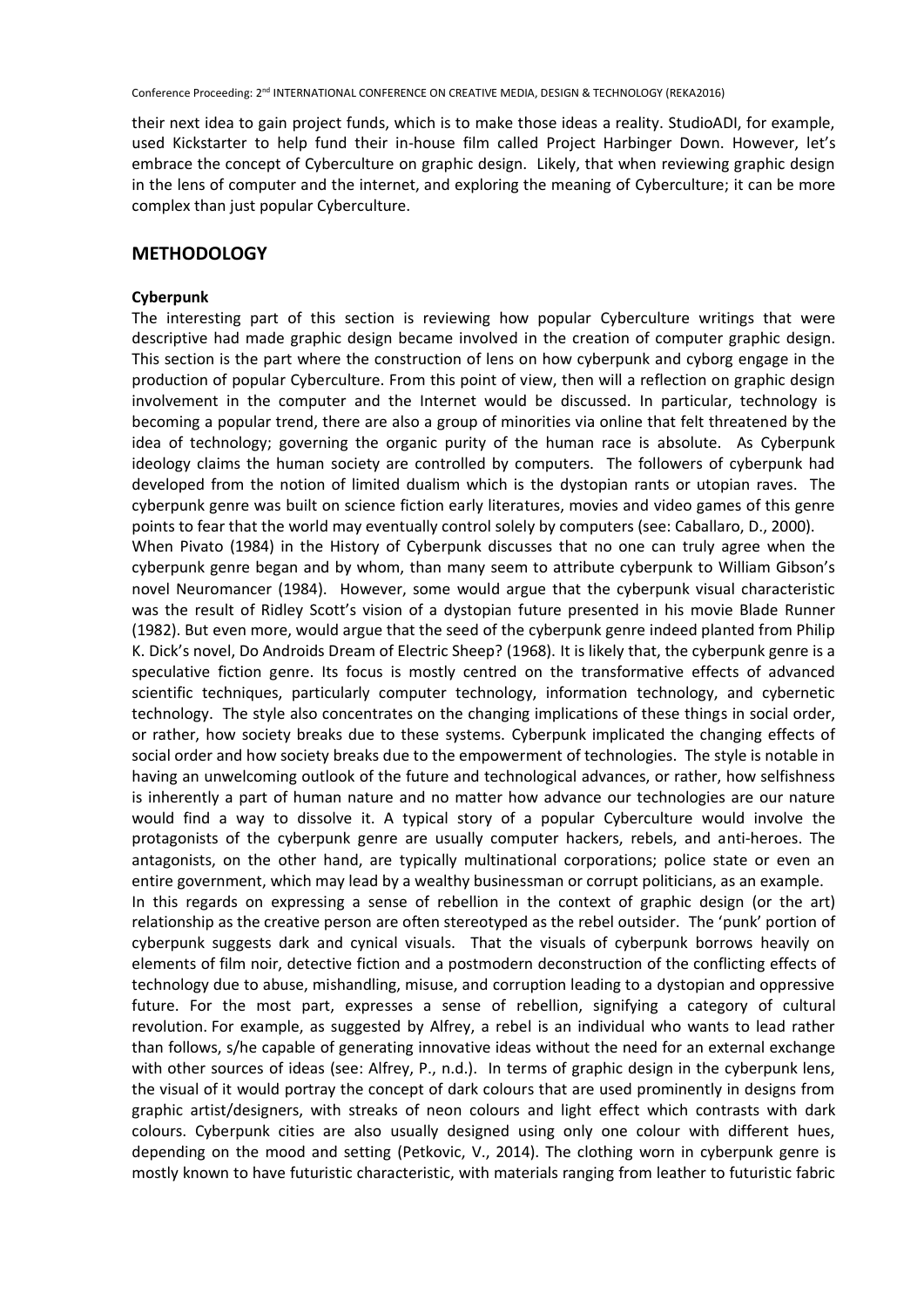(Melell, 2012). Previously in the early days of cyberpunk, the designs were usually viewed as rustic, albeit futuristic. There are other designers suggesting that, due to the popularity of the aesthetic and Zen perception of *Apple* design, cyberpunk design has become more slick and streamlined and still retaining a rustic feel of a cyberpunk.

#### **Cyborg**

Whereas Cyborg theory first emerged in the 1960s when Manfred Clynes and Nathan S. Kline wrote a report on "Cyborgs and Space" (see: Clynes, M. & Kline, N., 1960), as the term cybernetics often incorporates an implicit anticipation of the future (see: Gandy, 2005). In the 1960s, Halacy, D. S. (1965) later wrote a journal on "Cyborg: Evolution of the Superman" that had introduced an idea of 'new frontier,' which identified as the relationship between mind and matter, among the 'inner space' to 'outer space.' The Cyborg concept gradually evolved into an even wider collection of fields ranging from in vitro fertilization to science fiction cinema (see: Gandy, M., 2005). Especially within anthropology, scholars had begun expressing a new subfield which is cyborg anthropology. Donna Haraway's had written in Cyborg Manifesto in 1985 that could be considered the founding document that addresses cyborg anthropology. First is exploring the philosophical and secondly is reviewing the sociological ramifications of the term. According to Donna Haraway's essay, the concept of the cyborg is a rejection of rigid boundaries, distinctly by those separating humans from animal and human from machine. She had written, 'The cyborg does not dream of community on the model of the primary family. The cyborg would not understand the Garden of Eden; it is not made of mud and cannot dream of returning to dust'. In more recent Amber Case (2011) has been responsible for explicating the concept of Cyborg Anthropology to the general public. Amber Case studies include the interaction between humans and computers. She is exploring how our relationship with information is changing the way cultures think, act, and understands their worlds (see: Case, 2011). The objective of much scholars study cyborg anthropology is the cyborg. A cyborg traditionally defined as a system having an organic and inorganic component. Today the cyborg concept has often misapplied. According to Armitage, J. (1997), cyborgs are everywhere and multiplying, for example, people who have an implanted pacemaker or attached prostheses are certainly cyborgs. The range of cyborg technologies, in recent cyborg cultural theory discussed the role of space technology, war, medicines and the imagination in the production of cyborgs (see: Gandy, M., 2005), can restore health problems and normalising the deaths, and thus it brought fear to society on superhuman, that suggest cyborg can plausibly become a more efficient killer (see: Armitage, 1997). Some life examples of human cyborgs are Sterlac formerly known as 'Stelios Arcadiou' and Neil Harbisson. Sterlac, a performance artist, uses his body to elaborate a performance involving technology based on the cyborg concept. One of Sterlac performances in 1980 had used a mechanical, human-like hand that is attached to his right arm naming it "Third Hand" (1980). It uses a wrist rotating mechanism with an elementary sense of touch attached to the artist body which he performs acoustically with his brain waves, muscles, pulse, and blood flow signals. Stelarc's projects on the trans-human art had made science fiction seem plausible; his works had employed virtual reality, robotics, medical instrument, prosthetic, and the Internet (see: Stelarc, 2015). As soon as, Neil Harbisson, a contemporary artist and cyborg activists was born with a condition known as 'achromatopsia' it had only allowed him to see in greyscale. Neil acknowledged as the pioneer, human being to having an antenna implanted in his skull. With the antenna, he can see visible colours (and even invisible colours such as infrareds and ultraviolet) through sound waves and he also can receive images, video, images, music, even phone calls directly into his head using the antenna as an external device for mobile phones or as satellites. Today, Neil Harbisson is officially recognised as a cyborg (Harbisson, N., 2010:1) and a contemporary artist and cyborg activists (see: Jeffries, S., 2014). Possible that, when reviewing graphic design in the perspective of the Cyberculture there are various relations that links cyborg and graphic design. For example, the concept of combining organic organisms (cyborg) and technology is seen in comic graphic illustration in, character design in game development, or even in promotional items such as movie posters. This could be seen in Cyborg Superman (1993) by Dan Jurgen, Fantastic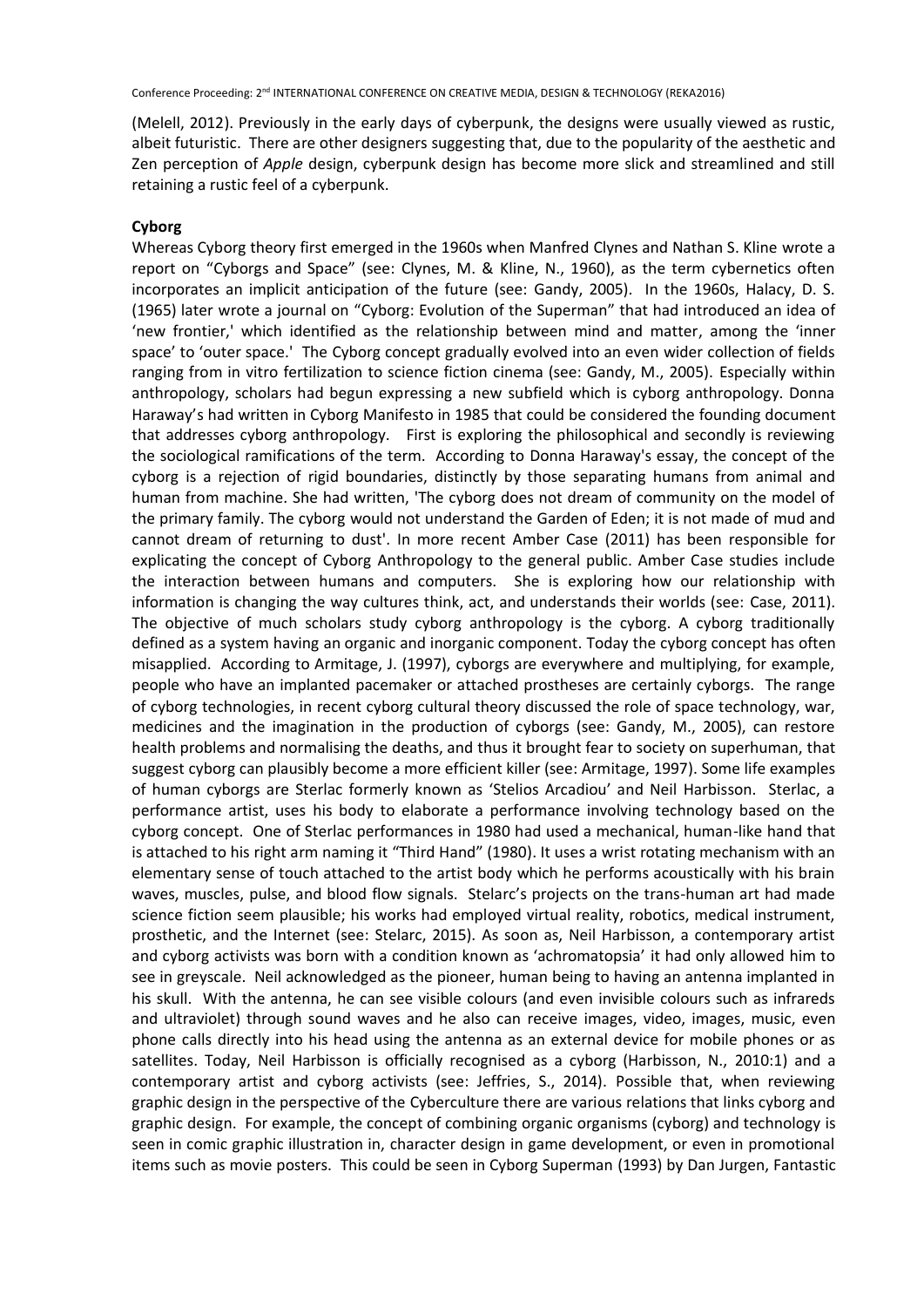Universe (April, 1995) magazine illustration by Kelly Freas 1955 found in Al van Ruff (2015), and promotional poster campaign for Spaghetti TV, designed by Anthony Neil Dart (2011). The digital industry of Cyberculture had created a knowledge-based society surrounded by high technology. As the popularity of Cyberculture increases graphic design also had taken the opportunity, becoming part of the Digital Revolution Era.

# **DISCUSSION**

# **Graphic design through the lens of cyberpunk and cyborg**

Graphic design is known by many as the art or a set of skill of combining text and pictures in books, advertisements, magazines or newsletters, etc., when the rise of the Internet became a mass global communication network in the mid-1990s, artists immediately recognized the exciting possibilities for creative innovation that came with it. The concept of computer graphic design and its software had introduced a fast and informal method for graphic design and yet technologies also presented challenges to graphic designers' today. Today graphic design has become a product of technology and art with the combination computer software's and graphic design (see: Dan, L., 2011). For the graphic designer that used the computer and the internet were more directed to communicate visual artwork in cyberspace. It was not that they were making only digital art/design (see: Greene, R., 2004). But, they are creating artwork with the support of digital media such as internet and personal computing. The Internet and personal computing can be seen as a medium for the individuals to communicate and share ideas in cyberspace. The graphic design expert can move between different art worlds, and thus as a possible means to self-promote their artwork in the Cyberculture ground (see: Hansson, K., 2010). Individuals and groups in the design discipline were quick on leveraging the internet and computer technologies to question and radically redefine the conventions of design, tackling some of the most pressing current trends (see: Quesenberry, L., & Sykes, B. W., 2008). Art and design discipline had covered artwork in email art, Web sites, artist-designed software, art and design, product development, political activism, communication, and internet Art (see: Greene, R., 2004). The Cyberculture perspective had evidence that artists are actively using online technologies to involve and self-promote their artwork. In the traditions of art history, creating new forms of art, and to move into fields of activity beyond the traditional artistic realm (see: Greene, R., 2004). Of course, this encapsulates the graphic designers as well. Cyberpunk was also popularised in Cyberculture as fans design illustration of a favourite comic characters in Figure 1, Figure 2, and Figure 3 below by anonymous that featured *'Sailor moon'*, *'Cyborg Cyclops'* and *'Mortal Combat'* transforming them into cyberpunk that portray dark colours with streaks of neon colours and lighting effect that contrast with dark colours.



Figure 2: *Sailor moon* by anonymous

Figure 3: *Cyborg Cyclops* by anonymous

Figure 1: *Mortal Combat* by anonymous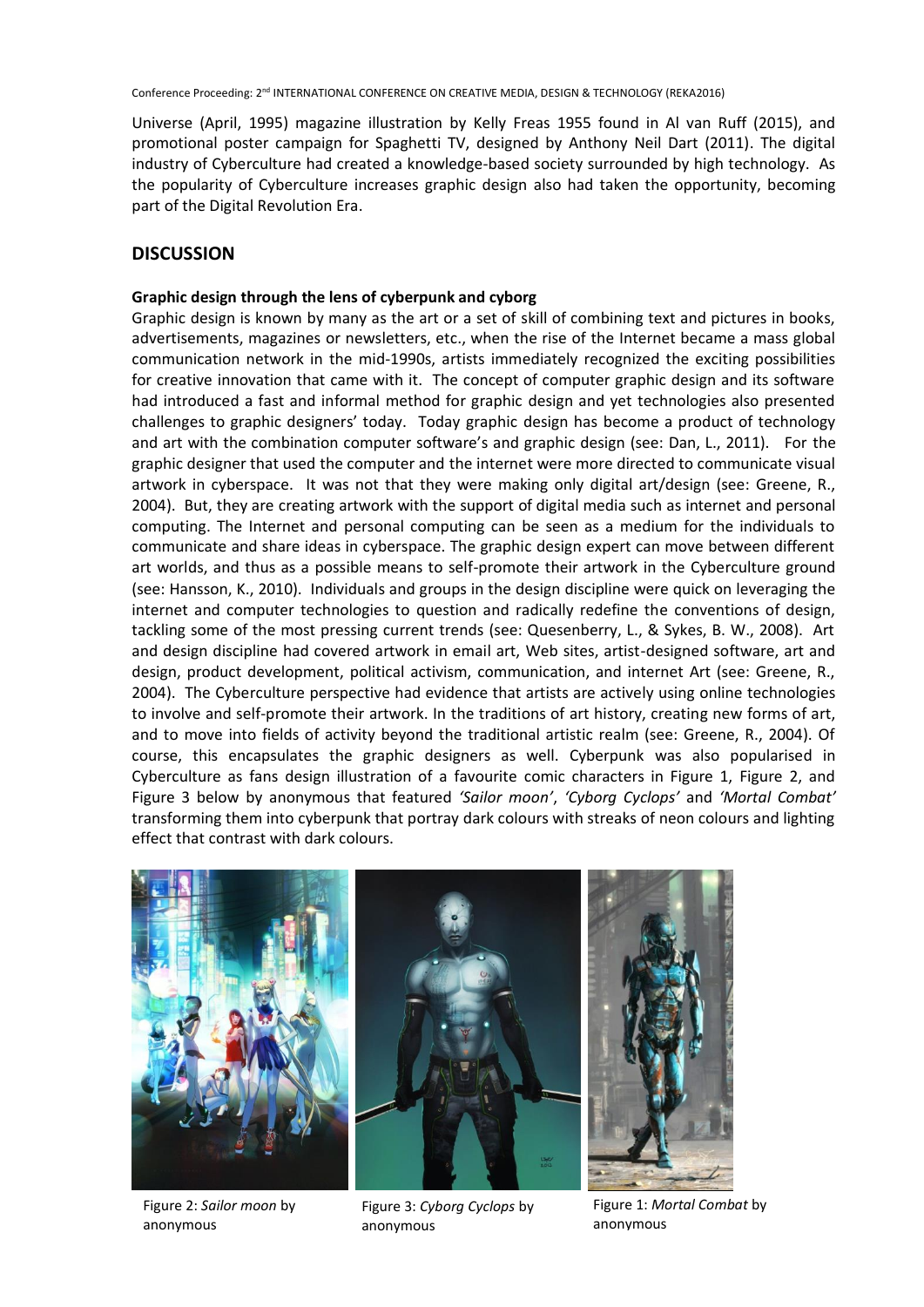Example on cyborg can be seen in conceptual digital art by fans illustrations revolves around popular movies and TV series that was spread in Cyberculture can be seen in Figure 4, Figure 5 and Figure 6 below such as 'Robocop' by anonymous<sup>1</sup>, 'Darth Vader' by anonymous, and 'Teen Titan Cyborg' by anonymous.



Figure 5: *'Robocop'* by anonymous

1

Figure 4: *'Darth Vader' by anonymous*

Figure 6: *'Teen Titan Cyborg'* by anonymous

Besides the usage of graphic design in Cyberculture such as cyborgs, cyberpunk as discussed prior, most graphic designers use the computer and the internet also to self-promote the work and producing original work. Nowadays, anyone with an internet access has the opportunity to share and upload their thoughts and works of art. Websites such as DeviantArt (see: The Devious Technology Team, 2015), Pixiv (see: Tokyo Japan., 2015), and Behance (see: Part of the Adobe Family, 2015) allow its' users to upload illustration (traditional and digital), writings and even animations to be criticized and appreciated by their peers. In fact, many professionals have even used such websites to promote their own personal design works as well as any upcoming projects. While websites such as *WeLoveFineTees* (see: Mighty Fine, 2015) and *Threadless (see:* skinnyCorp LLC, 2015) provide opportunities for designers to showcase their designs and even sell them for a profit should the demand for their design is high enough. Needless to say, most of these designs are based on popular cultures that exist throughout the internet. Other examples towards design that were picked up from Cyberculture and re-used in their work can be seen in Figure x, in Design (A) T-shirt design featuring 'Leeroooy Jenkins', Figure x, in Design (B) Phone case design featuring 'Robocop', Figure x, in Design (C) T-shirt design featuring 'Sailor Moon', and Figure x, in Design (D) Ties Design is featuring 'Star Wars'

<sup>&</sup>lt;sup>1</sup> It is best to keep the person as 'Anonymous' for ethical purposes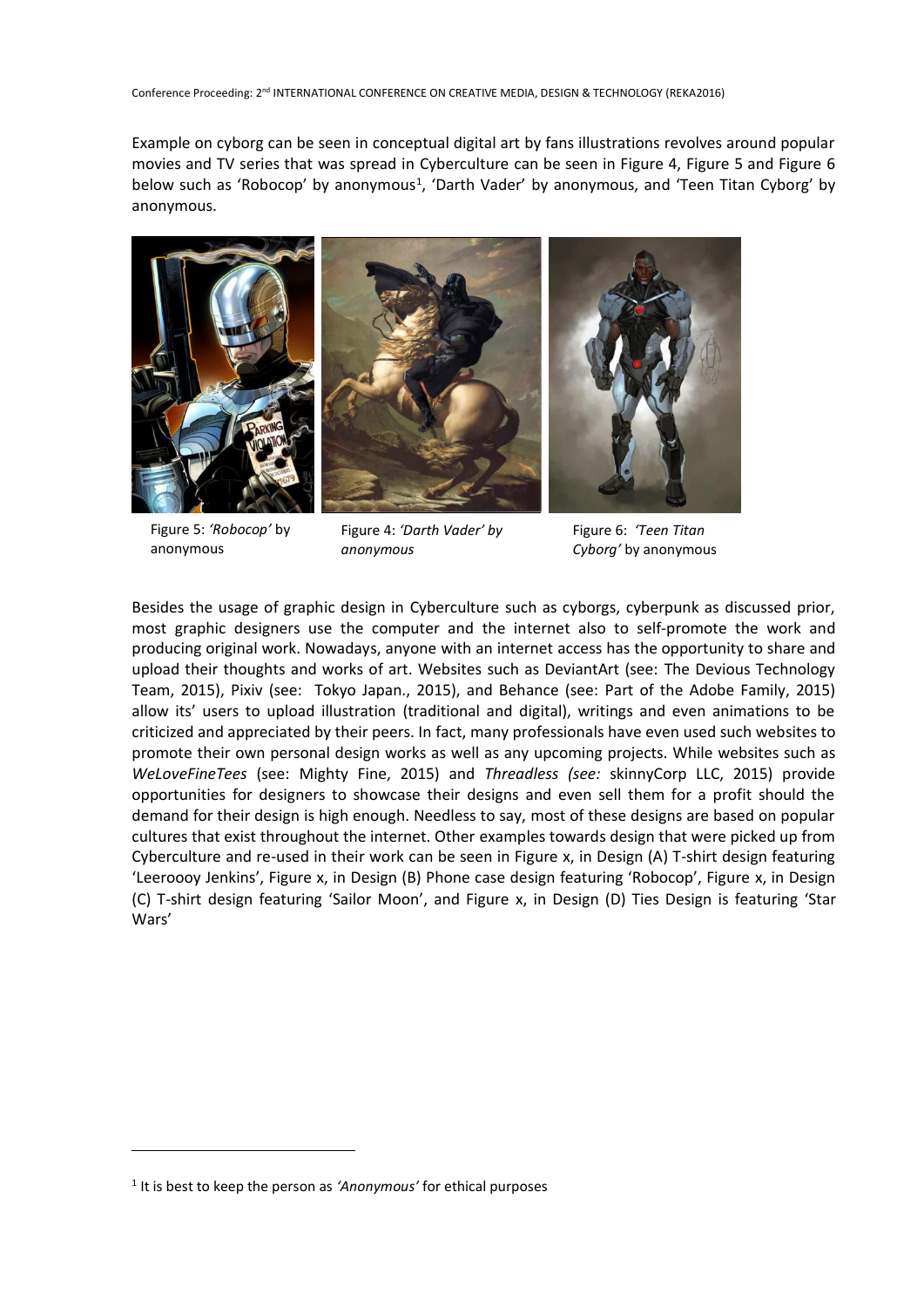

Figure 7: Design (D), Ties 'Star Wars'

As mentioned above, the internet has become an indispensable tool in sharing and promoting design by graphic designers either by professionals or fans.

#### **Merely the tip of the iceberg**

Now, what are cyberpunk, cyborg, and graphic design have in common? It is true that traditionally graphic design is a process with the combination of making art and the flexibility of technical skill in the creation of advertisements, magazines or books. Moreover, the combination of making art and the flexibility of technical skills is needed for structuring photomontage, which is a technique derived from DADA art movement (see: Meggs, 1998 pp.238). The technique of structuring photomontage uses cutting and pasting pictures and words that give various meanings in the art. Today, define in Dictionary.com, graphic design is a profession of visual communication; it combines images and words to carry information to an audience. The photomontage technique practiced today can be observed in the photo manipulation a cut and paste technique in computer Graphic Software's. The effect of Cyberculture on graphic design is far from being categorised into Cyberculture studies; let alone being part of the critical Cyberculture agenda. This paper merely a tip of the iceberg, particularly an introduction to popular Cybercultre writing and its influences on graphic design. It is apparent that the internet is a global mass communication and had made design plagiarism informal and confusing. Furthermore, it is important, for the reduction of concerns to plagiarism and the culture-wide anxiety towards the originality of the artwork is to have integrity and to acknowledge where the previous aspiration resourced. When graphic design took notice of the cyberspace of Cyberculture, it had increased popularity with users to implement a graphic design in self-promotion. Thus, this made plagiarism easy. Cyberculture had welcomed the increase concerns towards trademarks and copyright law. Nevertheless, the heart and soul of copyright law is not the ideal concept of originality, but the consequences of plagiarism (see: Buranen, L., & Roy, A. M. (1999). Issues of plagiarism are made complicated in Cyberculture, with the increasing use of the internet as a self-promotional platform and the prior rise of applying plagiarism to a graphic designer's independent visual design. It is still a relatively modern construct of protecting the anxiousness to an assumption of 'intellectual property' theft (see: Buranen, L., et al., 1999). Simultaneously, plagiariser could attain economic independence with the value of the graphic designers' independent visual designs (see: Buranen, L., et al., 1999). For example, another usage of graphic design that could view in Cyberculture is the production of a meme. One influential strategy for a graphic designer can use to self-promote their work is by implementing a meme strategy as a guerrilla marketing; a marketing strategy popularised by Jay Conrad Levinson (2007). Guerrilla marketing written in a book that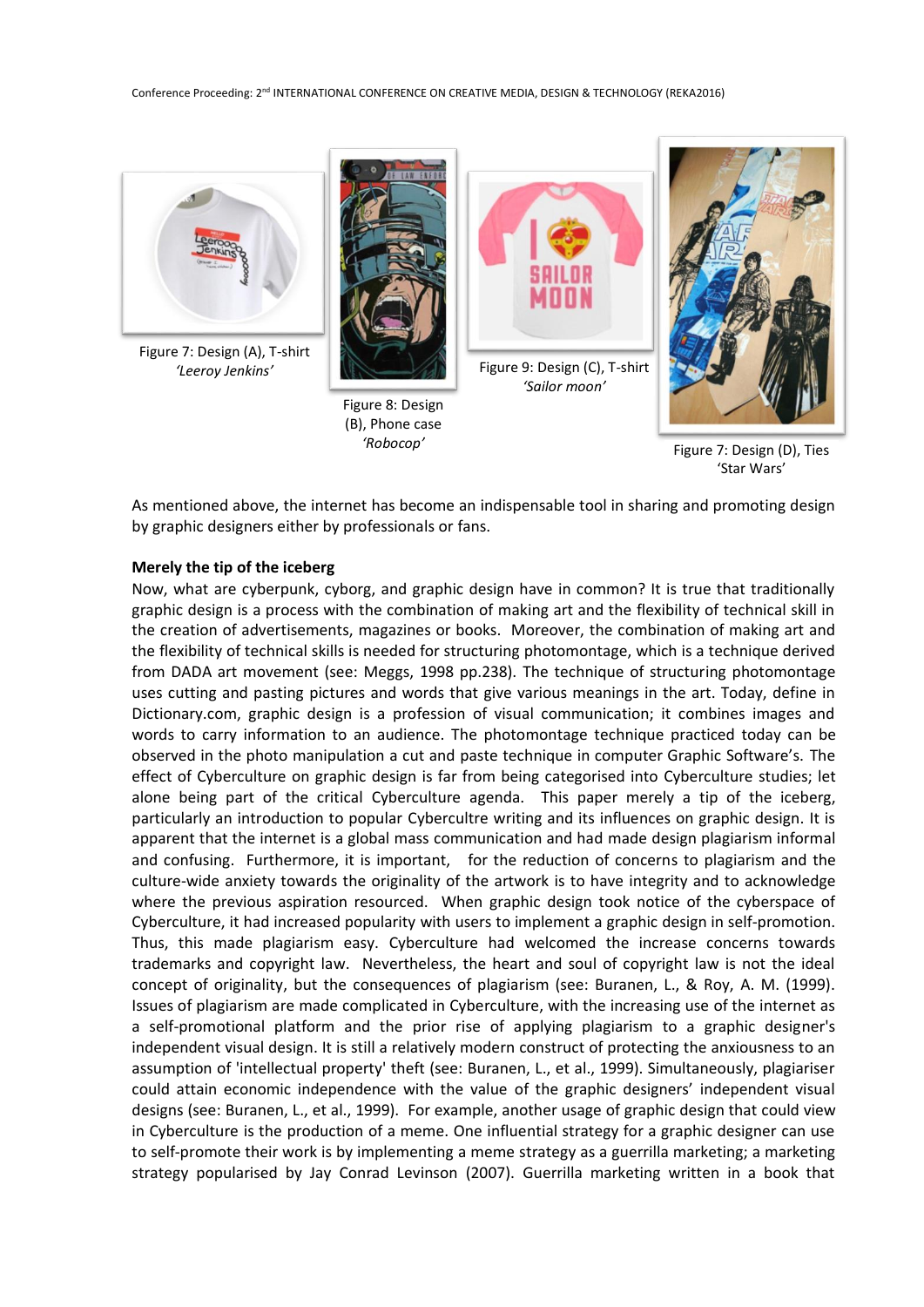reviewed the meme strategy known to use the meme as a self-explanatory method, using words, action, sounds, and pictures that communicate an idea. A Meme in guerrilla marketing purposes is to profit instantly or selling or inspiring, and even demonstrate the promoted service or product. Nevertheless, guerrilla marketing had also raised concerns about meme strategy related to ethical problems with social media, as companies large or small, planning of advertising without taking into consideration. Such as fact to advertise their brands are likely to violate trademark and copyright laws to particular ethical problems (Ay, C., et al. 2010: 283). For example, this type of liability can arise in Meme marketing campaigns on social media where a business accompanies a picture of its product with a popular slogan or the name or picture of a celebrity. Let's say, for example, your marketing team uses the name and picture of a well-known singer, such as Taylor Swift, to create a funny advertisement next to your product without her permission (Nicholas, R., 2014: 2), thus this process violates trademark and copyright law. Another example, the meme idea has become so powerful, that it had become a meme itself as it spread from one mind to another mind to characterise the concept of all memes (see: Wilkins, J., 2008). The spread of memes can provide a business that involves product marketing, public relations, sales, and advertising to embracing the meme on the internet. The purpose can create a marketing strategy that used the distribution of meme in social media or social network to selling a product or service, and even creates awareness or trend (see: Moutinho, L., et al., 2014). There are many competitors when it comes to governing the originality of the artists/designers independent visual designs. Since the internet is known as global, a libertarian, an egalitarian that constantly and rapidly evolving and largely devoid social context (see: Katz, A., 2010). Nonetheless, the concept of originality as Alfrey, P., (n.d) had expressed is not complete because its identity is subject to a scale of relative values and knowledge, it is conditional to time and place. At the same time, plagiarism in the context of 'theft of intellectual property' has been around for as long as humans have produced symbols and writing (see: Maurer, H., et al., 2006; Dawkins, R., 1976). However, acknowledging, the Internet Law, is still critical to the global regulation. In governing originality of the artist/designers hard work (see: Fromer, J. C., 2010; Kulesza, J., 2012) because we need integrity to acknowledge the author's rights of their original work (Howard, R. M., 2007). Other forms of commercial products affected by popular Cyberculture are products based directly on such things. One may think that such products are official merchandise produced by the actual companies owning the promotional properties, but in truth they were produced by third party groups, most of which are fans of the original properties on which their products were based on. The best examples would be the T-shirts that previously mentioned above, but this product also extends to figurines, fan-made comics (doujins in Japanese), short films, animations, buttons, stickers, bookmarks, posters, illustrations, mugs, and video games (flash or even full on 3d). Lastly, yes, this paper is merely an introduction to popular Cyberculture writing, and its influences on graphic design. It is possible that when reviewing graphic design, particularly on the computer and the internet, we can expect more complex social studies rather than just a popular Cyberculture. It is inevitable that the Cyberculture studies involve other field of studies such as politics, law, education, health, economy, trade, and art. The next question to embark on is why it is important to have active media users of computer and internet aware of the formal system of copyright; online and offline?

#### **REFERENCE**

- Al von Ruff. (2015). ISFDB Science Fiction. Retrieved from [http://www.isfdb.org/cgi](http://www.isfdb.org/cgi-)bin/title.cgi?198292
- Alfrey, P. (n.d.). Petrarch's Apes: Originality, Plagiarism and Copyright Principles within Visual Culture. doi:alfrey @ web.mit.edu

Armitage, J. (1997). The Cyborg Handbook. *Radical Philosophy*.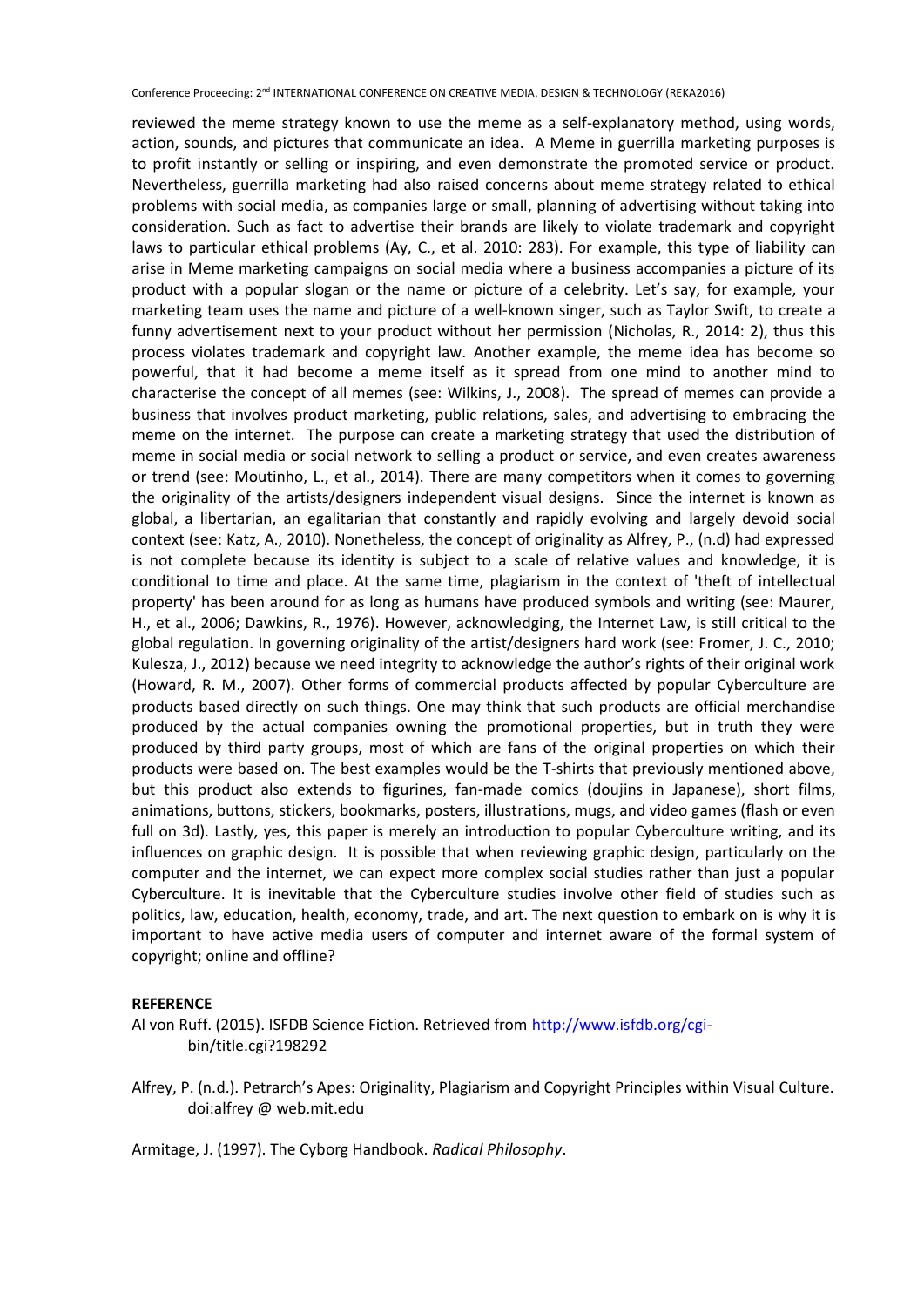- Ay, C., Aytekin, P., & Nardali, S. (2010). Guerrilla Marketing Communication Tools and Ethical Problems in Guerilla Advertising. *American Journal of Economics and Business Administration*, *2*, 280–286. doi:10.3844/ajebasp.2010.280.286 l
- Bruckman, A. 1992: Identity Workshop: Emergent Social and Psychological Phenomena in Text-Based Virtual Reality.
- Buranen, L., & Roy, A. M. (1999). *Perspectives on Plagiarism and Intellectual Property in a Postmodern World* (p. 324). New York: State University of New York Press.
- Caballaro, D. (2000). Cyberpunk and virtual technologies. In *Cyberpunk and Cyberculture Science Fiction and the Work of William Gibson* (pp. 26–40).
- Case, A. (2011). Amber Case: We are all cyborgs now. Ted Talks. Retrieved from http://www.ted.com/talks/amber\_case\_we\_are\_all\_cyborgs\_now.html
- Castells, Manuel & Cardoso, Gustavo (2005). The Network Society. From knowledge to Policy. Johns Hopkins Center for Transatlantic Relation.
- Clynes, M., & Kline, N. S. (1960). Cyborgs and space. *Astronautics*, 26–27, 74–75.
- Coscia, M. (2013). Competition and success in the meme pool: A case study on quickmeme.com. In *Proceedings of the Seventh International AAAI Conference on Weblogs and Social Media* (Vol. ArXiv e-pr, pp. 1–11).
- Dan, L. (2011). Computer graphic design software applications in graphic design. *Proceedings of 2011 International Conference on Electronic & Mechanical Engineering and Information Technology*, *6*, 2934–2937. doi:10.1109/EMEIT.2011.6023663
- Dart, A. N. (2011). Anthony Neil Dart. Retrieved from http://www.anthonyneildart.tv/624/226473/design/posterize-for-spaghetti-tv

Dawkins, R. (1976). *The Selfish Gene*. *30th Anniversary Edition--with a new Introduction by the Author* (p. 384).

- Dibbell, J. 1993: A rape in cyberspace; or how an evil clown, a Haitian trickster spirit, two wizards, and a cast of dozens turned a database into a society. The Village Voice, 36-42.
- Fromer, J. C. (2010). The Compatibility of Patent Law and the Internet. *Fordham Law Review*, *78*, 2783–2797.
- Gandy, M. (2005). Cyborg urbanization: Complexity and monstrosity in the contemporary city. *International Journal of Urban and Regional Research*. doi:10.1111/j.1468- 2427.2005.00568.x
- Graphic Design. (n.d.). *Dictionary.com Unabridged*. Retrieved April 05, 2016 from Dictionary.com website http://www.dictionary.com/browse/graphic-design.

Greene, R. (2004). *Internet art*. *Art Book* (Vol. 6, p. 224).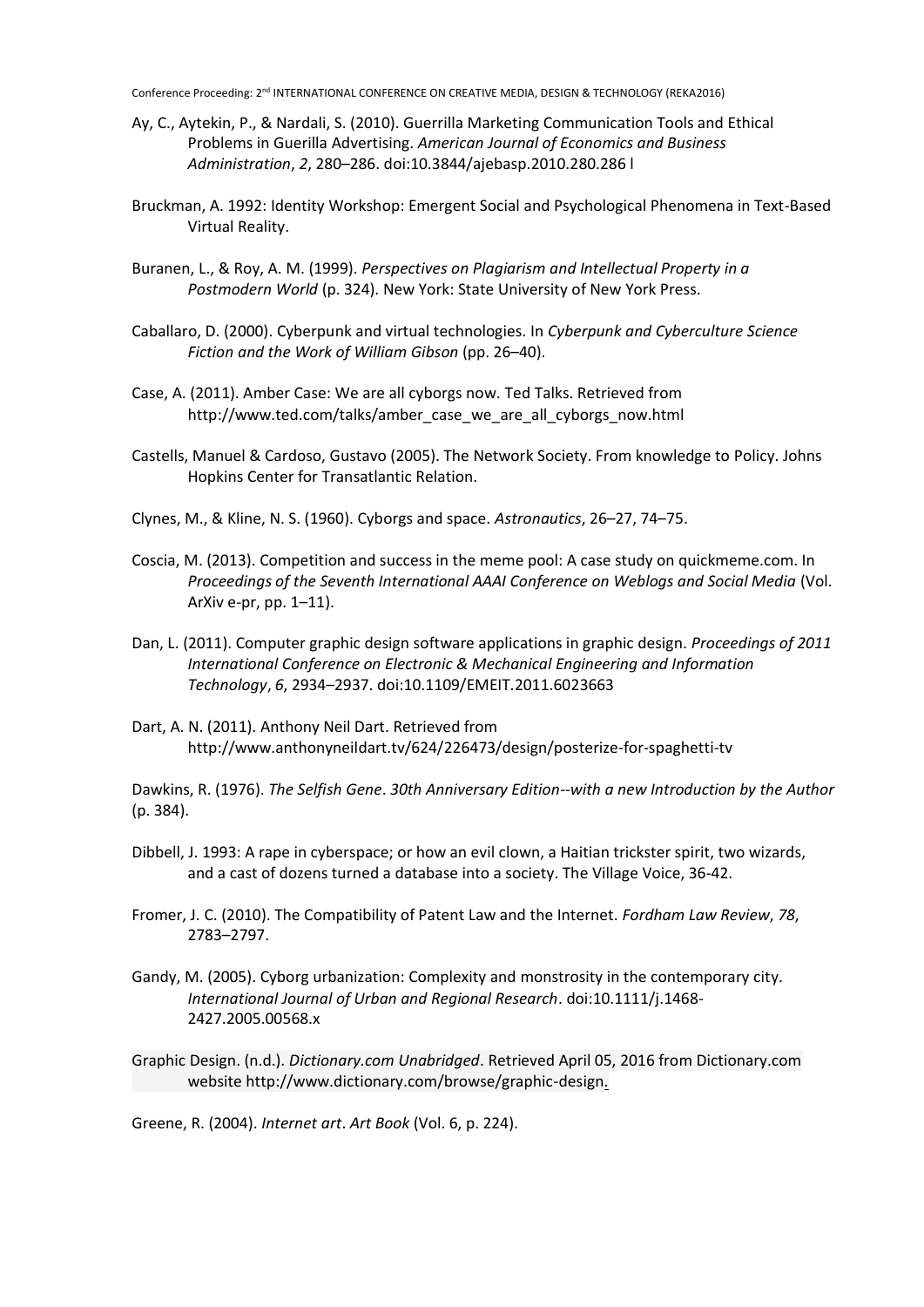- Halacy, D. S. (1965). Cyborg: Evolution of the superman. *JAMA: The Journal of the American Medical Association*, *194*(4), 474–475. doi:10.1001/jama.1965.03090170152043
- Hansson, K. (2010). Mediating Authenticity: Performing the Artist in Digital Media. *Great Expectations Arts and the Future The European Sociological Association's Research Network on the Sociology of the Arts RN02 Midterm Conference*, 23.
- Haraway, Donna Jeanne (1991). "A Cyborg Manifesto: Science, Technology, and Socialist-Feminism in the Late Twentieth Century". Simians, Cyborgs and Women: The Reinvention of Nature. Routledge. [ISBN](https://en.wikipedia.org/wiki/International_Standard_Book_Number) [0415903866.](https://en.wikipedia.org/wiki/Special:BookSources/0415903866)
- Harbisson, N. (2010). Cyborg Foundation. Retrieved from http://i-docs.org/wpcontent/uploads/2014/01/Neil-Harbisson-A-cyborg-artist.pdf
- Howard, R. M. (2007). Understanding "Internet plagiarism." *Computers and Composition*, *24*, 3–15. doi:10.1016/j.compcom.2006.12.005

Jeffries, S. (2014). Neil Harbisson: the world's first cyborg artist. *The Guardian*. UK. Retrieved from http://www.theguardian.com/artanddesign/2014/may/06/neil-harbisson-worlds-firstcyborg-artist

- Jurgens, D. (n.d.). Dan Jurgens. Retrieved from<http://danjurgens.com/>
- Katz, A. (2010). Law and the Internet. *International Free and Open Source Software Law Review*. doi:10.5033/ifosslr.v1i2.18
- Kulesza, J. (2012). International Internet law. *Global Change, Peace & Security*. doi:10.1080/14781158.2012.716417
- Levinson, J. C. (2007). *Guerrilla Marketing: Easy and Inexpensive Strategies for Making Big Profits from Your Small Business* (p. 384). New York: Houghton Mifflin Harcourt.

Manovich, L. (2002). The Language of New Media. *Screen*. doi:10.1386/nl.5.1.25/1

- Marcinkowski, K. (2014). Art Education in Cyberculture Times . Aesthetical and Ethical Challenges . In *International Conference The Future of Education* (Vol. 4, p. 4).
- Maurer, H., Kappe, F., & Zaka, B. (2006). Plagiarism A Survey. *Journal of Universal Computer Science*, *12*, 1050–1084. doi:10.3217jucs-012-08-1050
- Meggs, P. B. (1998). *A history of graphic design*. *Notes* (Vol. 3). Retrieved from http://books.google.ca/books?id=nvlPV1UNcMkC
- Melell. (2012). Cyberpunk, build 2.0. Retrieved from http://melell.deviantart.com/art/Cyberpunkbuild-2-0-344439369
- Mighty Fine. (2015). we love fine by fans for fans. Retrieved from<http://www.welovefine.com/>
- Moutinho, L., Bigné, E., & Manrai, A. K. (Ed.). (2014). *The Routledge Companion to the Future of Marketing.* New York: Routledge.